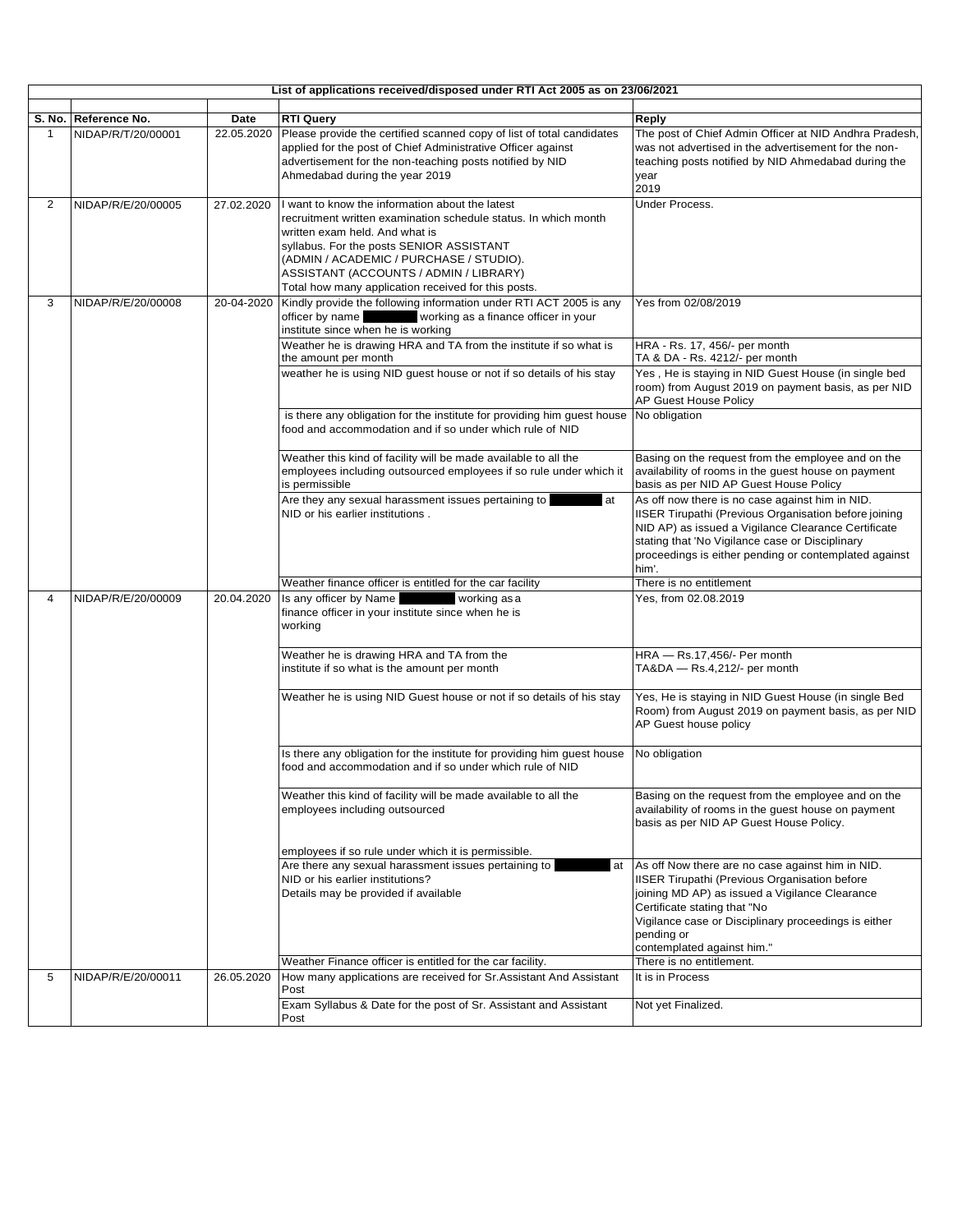|                | S. No. Reference No. | Date       | <b>RTI Query</b>                                                                                                                                                                                                                                                                                                                                                                                                                                                                                                                                                         | <b>Reply</b>                                                                                                                                                                                                                            |
|----------------|----------------------|------------|--------------------------------------------------------------------------------------------------------------------------------------------------------------------------------------------------------------------------------------------------------------------------------------------------------------------------------------------------------------------------------------------------------------------------------------------------------------------------------------------------------------------------------------------------------------------------|-----------------------------------------------------------------------------------------------------------------------------------------------------------------------------------------------------------------------------------------|
| 6              | NIDAP/R/E/20/00012   | 26-05-2020 | I want to know whether there is any software company called SANTY<br>SOFT SOLUTIONS PRIVATE LIMITED, Visakhapatnam. which is<br>registered with Government of India. If that company exists, Please<br>put more details of the company because I need to know whether<br>person called TVVV Gopala Naidu worked in that organisation or<br>not. I doubt that above mentioned person cheating people by<br>claiming that he has job in the above company. I want to know much<br>more about it. Here i am attaching Google map results of the above<br>mentioned company. | Information sought under RTI is not related to National<br>Institute of Design Andhra Pradesh                                                                                                                                           |
| $\overline{7}$ | NIDAP/R/E/20/00013   | 15.07.2020 | Please give information about Tender No.<br>NIDAP/Admin/Estt/Tenders/104/2019 Providing Manpower and<br>Housekeeping outsourcing services on contractual basis to NID<br>Andhra Pradesh.<br>1. Total Number of Tenders Received for the above Tender.<br>2. Date of Financial bids opened.<br>3. Name of the finally selected bidder, and the price it offered for the<br>Tender No.NIDAP/Admin/Estt/ Tenders/104/2019 providing<br>Manpower and Housekeeping outsourcing services on contractual<br>basis to NID Andhra Pradesh                                         | 1.09 (Nine) Tenders<br>2.27.02.2020<br>3. M/s Surya Teja Facilities Management Pvt. Ltd.,<br>Hyderabad.                                                                                                                                 |
|                |                      |            | Please give information about Tender No.<br>NIDAP/Admin/Estt/Tenders/104/2019-20 Notice Inviting Tender for<br>providing Security outsourcing services.<br>1. Name of the finally selected bidder, and the price it offered for the<br>Tender No. NIDAP/Admin/Estt./Tenders/104/2019-20 Notice Inviting<br>Tender for Providing Security outsourcing services.                                                                                                                                                                                                           | 1. In process.                                                                                                                                                                                                                          |
| 8              | NIDAP/R/E/20/00014   | 28-09-2020 | Please give information totally number of candidates applied for the<br>post of<br>a) assistant /admin/and<br>b) senior assistant upto February 14,2020.                                                                                                                                                                                                                                                                                                                                                                                                                 | Total applications was received upto 14/02/2020 for the<br>following posts.<br>A. Total 249 applications was received for the post of<br>Assistant/admin<br>A. Total 120 applications was received for the post of<br>Senior Assistant. |
|                |                      |            | category wise break up (community) vacancy for the posts of<br>assistant / admin/and senior assistant.                                                                                                                                                                                                                                                                                                                                                                                                                                                                   | Category wise breakup (Roster) vacancy enclosed.                                                                                                                                                                                        |
|                |                      |            | syllabus for the post of assistant /admin/and senior assistant                                                                                                                                                                                                                                                                                                                                                                                                                                                                                                           | Syllabus will be informed through call letter.                                                                                                                                                                                          |
|                |                      |            | Please give me information selection process of assistant/admin/<br>and senior assistant.                                                                                                                                                                                                                                                                                                                                                                                                                                                                                | Selection Process is as per Govt. of India norms.                                                                                                                                                                                       |
| 9              | NIDAP/R/E/20/00010   | 24/04/2020 | Photocopies of employment News Paper and other print media,<br>where the recruitment Advt. Dated 11.12.2019 was published<br>various post                                                                                                                                                                                                                                                                                                                                                                                                                                | The Recruitment Advt. Published in employment News<br>Paper and other print media by DAVP list attached                                                                                                                                 |
|                |                      |            | List of Applications received against the Advt.                                                                                                                                                                                                                                                                                                                                                                                                                                                                                                                          | It is a rolling Advt                                                                                                                                                                                                                    |
|                |                      |            | Reservation wise employee Vacancy roaster of your organization                                                                                                                                                                                                                                                                                                                                                                                                                                                                                                           | Reservation roaster is followed as per Govt. of India<br><b>Norms</b>                                                                                                                                                                   |
|                |                      |            | Procedure opted for selecting the candidates to issue offer of<br>appointment                                                                                                                                                                                                                                                                                                                                                                                                                                                                                            | Selection process will be as per Govt. of India Norms.                                                                                                                                                                                  |
| 10             | NIDAP/R/E/21/00001   | 14.01.2021 | want to know the category wise vacancies for SENIOR ASSISTANT<br>& ASSISTANT                                                                                                                                                                                                                                                                                                                                                                                                                                                                                             | Category wise vacancies prepared on 13 points<br>reservation basis as per Govt. of India norms attached<br>at Annexure - I.                                                                                                             |
|                |                      |            | Is there any interview for these posts ??                                                                                                                                                                                                                                                                                                                                                                                                                                                                                                                                | The vacancies filled with Written Exam followed<br>Interview, if required.                                                                                                                                                              |
|                |                      |            | Please send me the criteria for shortlisting candidates for these<br>posts.                                                                                                                                                                                                                                                                                                                                                                                                                                                                                              | The applications will be Shortlisted as per the criteria<br>mentioned in the recruitment notification.                                                                                                                                  |
|                |                      |            | Please provide information regarding syllabus for these posts.                                                                                                                                                                                                                                                                                                                                                                                                                                                                                                           | Finalisation of Written Exam syllabus is under process<br>and will be notified in the institute website.                                                                                                                                |
|                |                      |            | Please provide information regarding exam pattern for this<br>recruitment.                                                                                                                                                                                                                                                                                                                                                                                                                                                                                               | Finalisation of Written Exam Pattern is under process<br>and will be notified in the institute website.                                                                                                                                 |
|                |                      |            | How many no of candidates applied for these posts individually.                                                                                                                                                                                                                                                                                                                                                                                                                                                                                                          | Senior Assistant (Admin / Academic / Purchase /<br>Studio): 213 applications.                                                                                                                                                           |
|                |                      |            |                                                                                                                                                                                                                                                                                                                                                                                                                                                                                                                                                                          | Assistant (Accounts / Admin / Library) : 339 application.                                                                                                                                                                               |
| 11             | NIDAP/R/E/21/00002   | 22.02.2021 | Number of applications received online for the post of Administrative<br>Officer from 11.12.2019 to 14.02.2020.                                                                                                                                                                                                                                                                                                                                                                                                                                                          | Total no. of applications received against notification<br>dated 11.12.2019 are 63.                                                                                                                                                     |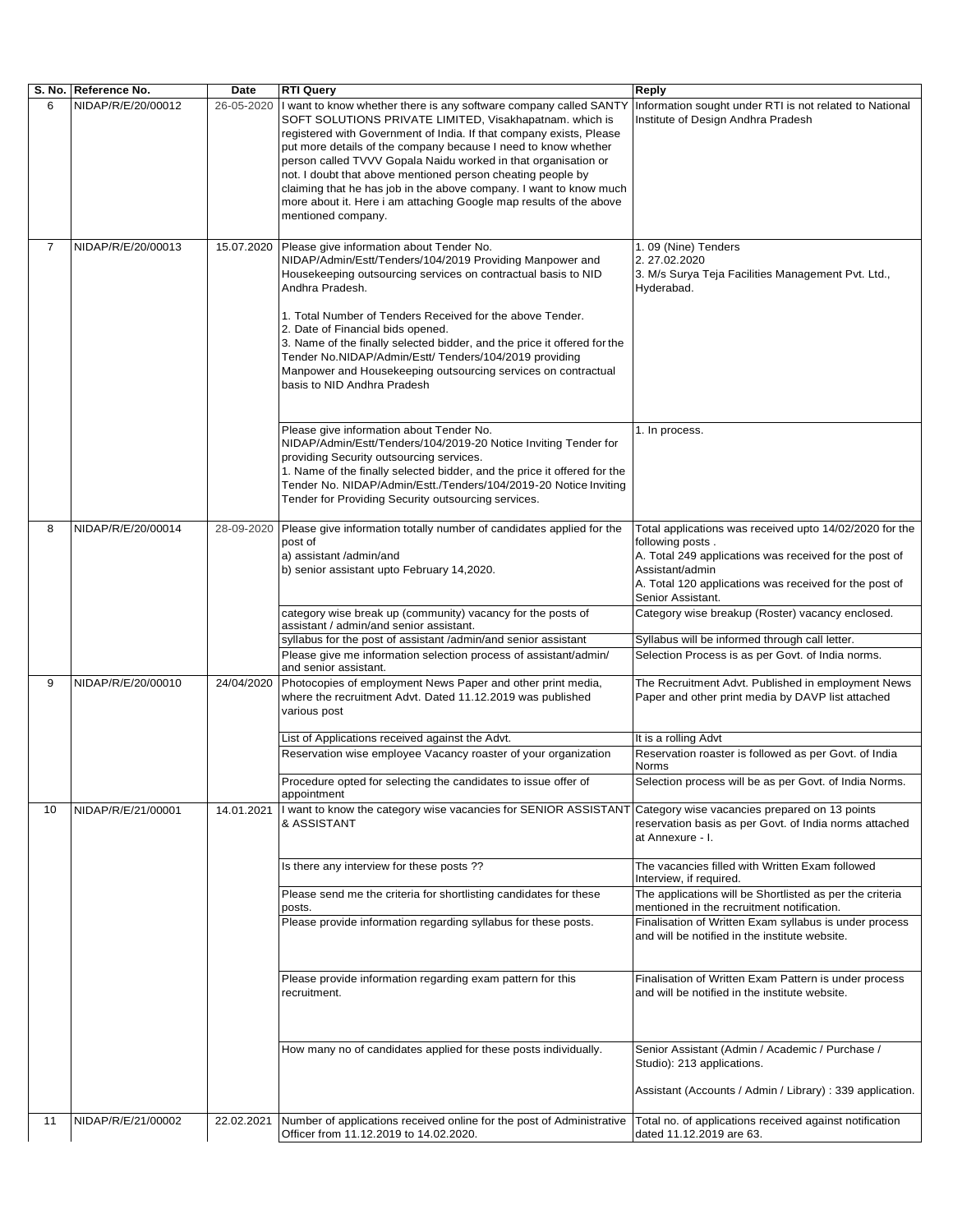|    | S. No.   Reference No. | Date       | <b>RTI Query</b>                                                                                                                                                                                                                                                                | Reply                                                                                                                                          |
|----|------------------------|------------|---------------------------------------------------------------------------------------------------------------------------------------------------------------------------------------------------------------------------------------------------------------------------------|------------------------------------------------------------------------------------------------------------------------------------------------|
|    |                        |            | Out of the number of applications received between 11.12.2019 to<br>14.02.2020, number of applications found eligible.                                                                                                                                                          | List of candidates eligible for next round of selection<br>has already been hosted on the website.                                             |
|    |                        |            | As per NID norms, for 1 post, what is the minimum number of<br>candidates required for shortlisting to interview.                                                                                                                                                               | It depends upon the no. of posts notified level of the<br>post and no. of candidates applied and generally not<br>less than five for one post. |
|    |                        |            | Please state reason for considering the applications from 11.12.2019<br>to 06.01.2021 and the note sheet/order/corrigendum issued in this<br>regard.                                                                                                                            | Does not fall under the definition of information for<br>disclosure under RTI Act.                                                             |
|    |                        |            | Cut-off date for counting the period of essential experience.                                                                                                                                                                                                                   | Date of online application.                                                                                                                    |
|    |                        |            | Out of the 11 applications shortlisted for online interview scheduled                                                                                                                                                                                                           | Desired information doesn't exist.                                                                                                             |
|    |                        |            | on 26.02.2021, number of applicants fulfilled the essential<br>experience, criteria after 14.02.2020. In other words, out of 11<br>applicants number of applicants having experience less than 7 years                                                                          |                                                                                                                                                |
|    |                        |            | as on 14.02.2020.                                                                                                                                                                                                                                                               |                                                                                                                                                |
|    |                        |            | Though all COVID restrictions are relaxed, reason for conducting<br>online interview.                                                                                                                                                                                           | Doesn't not fall under the definition of information for<br>disclosure under RTI Act.                                                          |
| 12 | NIDAP/R/E/21/00003     | 18.02.2021 | Number of applications received online for the post of Administrative<br>Officer from 11.12.2019 to 14.02.2020.                                                                                                                                                                 | Total no. of applications received against notification<br>dated 11.12.2019 are 63.                                                            |
|    |                        |            | Out of the number of applications received between 11.12.2019 to<br>14.02.2020, number of applications found eligible.                                                                                                                                                          | List of candidates eligible for next round of selection<br>has already been hosted on the website.                                             |
|    |                        |            | As per NID norms, for 1 post, what is the minimum number of<br>candidates required for shortlisting to interview.                                                                                                                                                               | It depends upon the no. of posts notified level of the<br>post and no. of candidates applied and generally not<br>less than five for one post. |
|    |                        |            | Please state reason for considering the applications from 11.12.2019<br>to 06.01.2021 and the note sheet/order/corrigendum issued in this<br>regard.                                                                                                                            | Does not fall under the definition of information for<br>disclosure under RTI Act.                                                             |
|    |                        |            | Cut-off date for counting the period of essential experience.                                                                                                                                                                                                                   | Date of online application.                                                                                                                    |
|    |                        |            | Out of the 11 applications shortlisted for online interview scheduled                                                                                                                                                                                                           | Desired information doesn't exist.                                                                                                             |
|    |                        |            | on 26.02.2021, number of applicants fulfilled the essential<br>experience, criteria after 14.02.2020. In other words, out of 11<br>applicants number of applicants having experience less than 7 years<br>as on 14.02.2020.                                                     |                                                                                                                                                |
|    |                        |            | Though all COVID restrictions are relaxed, reason for conducting<br>online interview.                                                                                                                                                                                           | Doesn't not fall under the definition of information for<br>disclosure under RTI Act.                                                          |
| 13 | NIDAP/R/E/21/00004     | 18.02.2021 | Number of applications received online for the post of Administrative<br>Officer from 11.12.2019 to 14.02.2020.                                                                                                                                                                 | Total no. of applications received against notification<br>dated 11.12.2019 are 63.                                                            |
|    |                        |            | Out of the number of applications received between 11.12.2019 to<br>14.02.2020, number of applications found eligible.                                                                                                                                                          | List of candidates eligible for next round of selection<br>has already been hosted on the website.                                             |
|    |                        |            | As per NID norms, for 1 post, what is the minimum number of<br>candidates required for shortlisting to interview.                                                                                                                                                               | It depends upon the no. of posts notified level of the<br>post and no. of candidates applied and generally not<br>less than five for one post. |
|    |                        |            | Please state reason for considering the applications from 11.12.2019 Does not fall under the definition of information for<br>to 06.01.2021 and the note sheet/order/corrigendum issued in this<br>regard.                                                                      | disclosure under RTI Act.                                                                                                                      |
|    |                        |            | Cut-off date for counting the period of essential experience.                                                                                                                                                                                                                   | Date of online application.                                                                                                                    |
|    |                        |            | Out of the 11 applications shortlisted for online interview scheduled<br>on 26.02.2021, number of applicants fulfilled the essential<br>experience, criteria after 14.02.2020. In other words, out of 11<br>applicants number of applicants having experience less than 7 years | Desired information doesn't exist.                                                                                                             |
|    |                        |            | as on 14.02.2020.<br>Though all COVID restrictions are relaxed, reason for conducting<br>online interview.                                                                                                                                                                      | Doesn't not fall under the definition of information for<br>disclosure under RTI Act.                                                          |
| 14 | NIDAP/R/E/21/00005     | 18.02.2021 | Number of applications received online for the post of Administrative<br>Officer from 11.12.2019 to 14.02.2020.                                                                                                                                                                 | Total no. of applications received against notification<br>dated 11.12.2019 are 63.                                                            |
|    |                        |            | Out of the number of applications received between 11.12.2019 to<br>14.02.2020, number of applications found eligible.                                                                                                                                                          | List of candidates eligible for next round of selection<br>has already been hosted on the website.                                             |
|    |                        |            | As per NID norms, for 1 post, what is the minimum number of<br>candidates required for shortlisting to interview.                                                                                                                                                               | It depends upon the no. of posts notified level of the<br>post and no. of candidates applied and generally not<br>less than five for one post. |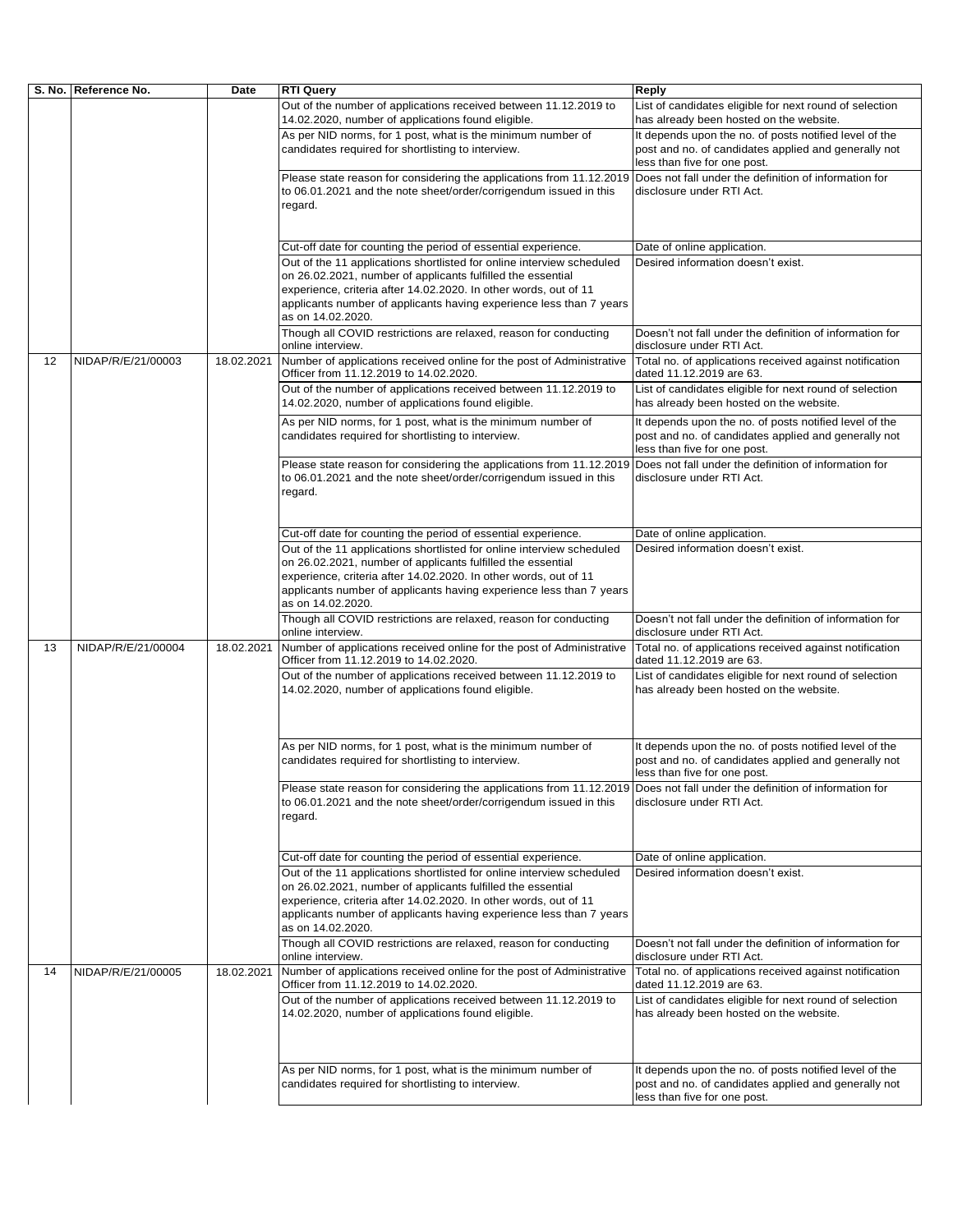|    | S. No. Reference No.  | Date       | <b>RTI Query</b>                                                                                                                                                             | Reply                                                                                                                          |
|----|-----------------------|------------|------------------------------------------------------------------------------------------------------------------------------------------------------------------------------|--------------------------------------------------------------------------------------------------------------------------------|
|    |                       |            | Please state reason for considering the applications from 11.12.2019<br>to 06.01.2021 and the note sheet/order/corrigendum issued in this<br>regard.                         | Does not fall under the definition of information for<br>disclosure under RTI Act.                                             |
|    |                       |            | Cut-off date for counting the period of essential experience.                                                                                                                | Date of online application.                                                                                                    |
|    |                       |            | Out of the 11 applications shortlisted for online interview scheduled                                                                                                        | Desired information doesn't exist.                                                                                             |
|    |                       |            | on 26.02.2021, number of applicants fulfilled the essential                                                                                                                  |                                                                                                                                |
|    |                       |            | experience, criteria after 14.02.2020. In other words, out of 11<br>applicants number of applicants having experience less than 7 years                                      |                                                                                                                                |
|    |                       |            | as on 14.02.2020.                                                                                                                                                            |                                                                                                                                |
|    |                       |            | Though all COVID restrictions are relaxed, reason for conducting<br>online interview.                                                                                        | Doesn't not fall under the definition of information for<br>disclosure under RTI Act.                                          |
| 15 | NIDAP/R/E/21/00006    | 20.03.2021 | Please provide the photo copy of the approved recruitment rules of<br>National Institute of Design - Andhra Pradesh for the positions<br>advertised vide above notification. | At present, NID AP doesn't have Recruitment Rule's.<br>The referred, advertisement was released based on<br>approved criteria. |
|    |                       |            | As per DoPT memorandum (No. 39020/11/2015-E(B), dated                                                                                                                        | Yes, applicable.                                                                                                               |
|    |                       |            | 18.02.2016) Interviews shall be discontinued for Lower level<br>positions i.e. Group B&C. Does these rules applicable to National                                            | a. NA                                                                                                                          |
|    |                       |            | Institute of Design, Andhra Pradesh.                                                                                                                                         |                                                                                                                                |
|    |                       |            |                                                                                                                                                                              | b. Desired information is not specific to provide.                                                                             |
|    |                       |            | a. If No, please provide the photo copy of relevant rules applicable to<br>National Institute of Design, Andhra Pradesh.                                                     |                                                                                                                                |
|    |                       |            | b. If yes, please provide the photo copy of the approval obtained                                                                                                            |                                                                                                                                |
|    |                       |            | from DoPT/Competent Authority for conduct of interviews for lower<br>level positions i.e. Group B & C vide rolling Adv. No. nil, dated                                       |                                                                                                                                |
|    |                       |            | 11/12/20                                                                                                                                                                     |                                                                                                                                |
|    |                       |            |                                                                                                                                                                              |                                                                                                                                |
|    |                       |            |                                                                                                                                                                              |                                                                                                                                |
|    | 16 NIDAP/R/E/20/00001 | 22.01.2020 | Monthly attendance sheets from January 2019 to                                                                                                                               | Not Available.                                                                                                                 |
|    |                       |            | December 2019.                                                                                                                                                               |                                                                                                                                |
|    |                       |            |                                                                                                                                                                              |                                                                                                                                |
| 17 | NIDAP/R/E/20/00002    | 22.01.2020 | Official tour details from January 2019 to December 2019                                                                                                                     | Attached as Annexure - I                                                                                                       |
|    |                       |            |                                                                                                                                                                              |                                                                                                                                |
|    |                       |            | a. Place Visited<br>b. Purpose of Visit                                                                                                                                      | a. Please Refer Annexure - I<br>b. Official                                                                                    |
|    |                       |            | c. From Date - to Date                                                                                                                                                       | c. Attached Annexure - I                                                                                                       |
|    |                       |            |                                                                                                                                                                              |                                                                                                                                |
|    |                       |            |                                                                                                                                                                              |                                                                                                                                |
|    |                       |            |                                                                                                                                                                              |                                                                                                                                |
|    |                       |            | Monthly Head wise Expenses incurred during his official tours (Tour<br>wise / Trip wise) from January 2019 to December 2019.                                                 | From July, 2019 to December, 2019 total amount<br>incurred towards official trip is Rs. 82,863/-                               |
|    |                       |            |                                                                                                                                                                              |                                                                                                                                |
|    | 18 NIDAP/R/E/20/00003 | 23.01.2020 | Please provide the list of sanctioned post allotted by the DPIIT to<br>NID AP along with order copy of the DPIIT / Ministry.                                                 | Attached at annexure - 1.                                                                                                      |
| 19 | NIDAP/R/E/20/00004    | 23.01.2020 | Please provide the detailed recruitment notification / Advt. Copy                                                                                                            | Attached at annexure - 2                                                                                                       |
|    |                       |            | released for the above sanctioned posts.                                                                                                                                     |                                                                                                                                |
|    |                       |            |                                                                                                                                                                              |                                                                                                                                |
|    |                       |            | Please provide the detailed process followed for shortlisting &                                                                                                              | As the earlier notification for the sanction post for NID                                                                      |
|    |                       |            | Selections process for the notifications released for the above<br>sanctioned post.                                                                                          | AP was issued by the NID Ahmedabad. The<br>information may be collected from NID Ahmedabad.                                    |
|    |                       |            |                                                                                                                                                                              |                                                                                                                                |
|    |                       |            | Please provide the singed copies of minutes of selection panel /                                                                                                             | Please refer S.No. 03 above.                                                                                                   |
|    |                       |            | committee for the all notifications released for the above sanctioned<br>post.                                                                                               |                                                                                                                                |
|    |                       |            |                                                                                                                                                                              |                                                                                                                                |
|    |                       |            | List of Candidates Selected and joined against the above sanctioned                                                                                                          | Attached at annexure - 3                                                                                                       |
|    |                       |            | posts, their qualification, Experience, pay level / pay index ect.,                                                                                                          |                                                                                                                                |
|    |                       |            | Please provide the list of Selected / joined candidates whether the                                                                                                          | The original documents are verified at the time of                                                                             |
|    |                       |            | Documents submitted by them are verified with previous                                                                                                                       | interview.                                                                                                                     |
|    |                       |            | organizations if not please provide the reasons and all the internal<br>noting and approval copies for waving of verification and submission                                 |                                                                                                                                |
|    |                       |            | of documents, in the format attached at Annexure $-1$ .                                                                                                                      |                                                                                                                                |
|    |                       |            |                                                                                                                                                                              |                                                                                                                                |
|    |                       |            | List of internal candidates who are selected and joined against<br>above sanctioned posts.                                                                                   | No internal candidates of NID Andhra Pradesh.<br>Therefore NA.                                                                 |
|    |                       |            |                                                                                                                                                                              |                                                                                                                                |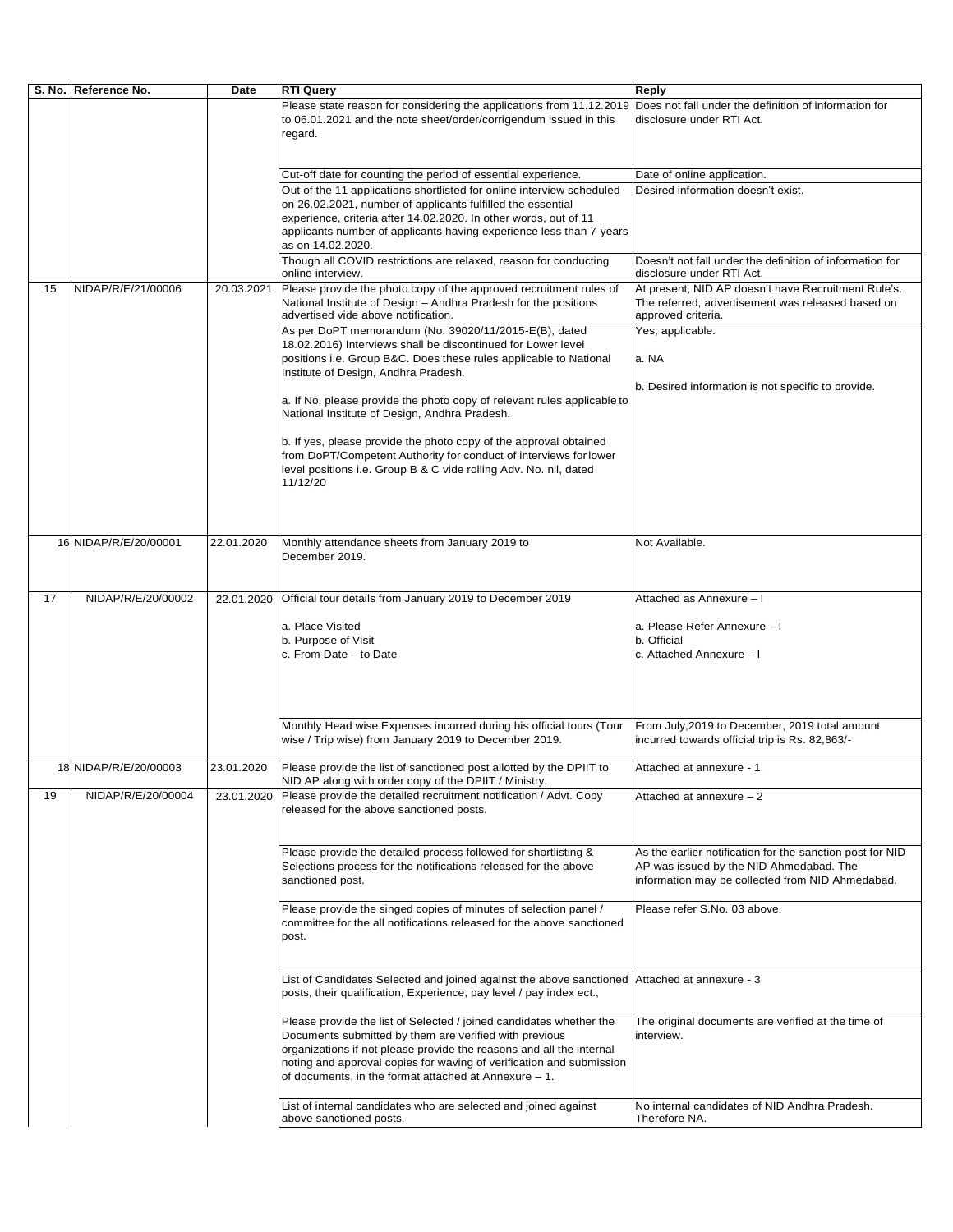|                    |                                           | Recruitment status of sanctioned posts.                                                                                                     | Please refer SI.No. 02                                                                                                                                                                                                                                                                                                                                                                                                                                                                                                                                                                                                                                                                                                                                                                                                                                                                                                                                                                                                                                                                                                                                                                                                                                                                                                                                                                                                                                                                                                                                                                                                                                                                                                                                                                                                                                                                                                                                                                                                                                                                                                                                                                                                                                                                                                                                                                                                                                                                                                                                                                                                                                                                                                                                                                                                                                                                             |
|--------------------|-------------------------------------------|---------------------------------------------------------------------------------------------------------------------------------------------|----------------------------------------------------------------------------------------------------------------------------------------------------------------------------------------------------------------------------------------------------------------------------------------------------------------------------------------------------------------------------------------------------------------------------------------------------------------------------------------------------------------------------------------------------------------------------------------------------------------------------------------------------------------------------------------------------------------------------------------------------------------------------------------------------------------------------------------------------------------------------------------------------------------------------------------------------------------------------------------------------------------------------------------------------------------------------------------------------------------------------------------------------------------------------------------------------------------------------------------------------------------------------------------------------------------------------------------------------------------------------------------------------------------------------------------------------------------------------------------------------------------------------------------------------------------------------------------------------------------------------------------------------------------------------------------------------------------------------------------------------------------------------------------------------------------------------------------------------------------------------------------------------------------------------------------------------------------------------------------------------------------------------------------------------------------------------------------------------------------------------------------------------------------------------------------------------------------------------------------------------------------------------------------------------------------------------------------------------------------------------------------------------------------------------------------------------------------------------------------------------------------------------------------------------------------------------------------------------------------------------------------------------------------------------------------------------------------------------------------------------------------------------------------------------------------------------------------------------------------------------------------------------|
|                    |                                           |                                                                                                                                             | Out sourcing staff are provided by the agency.                                                                                                                                                                                                                                                                                                                                                                                                                                                                                                                                                                                                                                                                                                                                                                                                                                                                                                                                                                                                                                                                                                                                                                                                                                                                                                                                                                                                                                                                                                                                                                                                                                                                                                                                                                                                                                                                                                                                                                                                                                                                                                                                                                                                                                                                                                                                                                                                                                                                                                                                                                                                                                                                                                                                                                                                                                                     |
|                    |                                           |                                                                                                                                             |                                                                                                                                                                                                                                                                                                                                                                                                                                                                                                                                                                                                                                                                                                                                                                                                                                                                                                                                                                                                                                                                                                                                                                                                                                                                                                                                                                                                                                                                                                                                                                                                                                                                                                                                                                                                                                                                                                                                                                                                                                                                                                                                                                                                                                                                                                                                                                                                                                                                                                                                                                                                                                                                                                                                                                                                                                                                                                    |
|                    |                                           |                                                                                                                                             | - do -                                                                                                                                                                                                                                                                                                                                                                                                                                                                                                                                                                                                                                                                                                                                                                                                                                                                                                                                                                                                                                                                                                                                                                                                                                                                                                                                                                                                                                                                                                                                                                                                                                                                                                                                                                                                                                                                                                                                                                                                                                                                                                                                                                                                                                                                                                                                                                                                                                                                                                                                                                                                                                                                                                                                                                                                                                                                                             |
|                    |                                           |                                                                                                                                             | Under Process.                                                                                                                                                                                                                                                                                                                                                                                                                                                                                                                                                                                                                                                                                                                                                                                                                                                                                                                                                                                                                                                                                                                                                                                                                                                                                                                                                                                                                                                                                                                                                                                                                                                                                                                                                                                                                                                                                                                                                                                                                                                                                                                                                                                                                                                                                                                                                                                                                                                                                                                                                                                                                                                                                                                                                                                                                                                                                     |
| NIDAP/R/E/20/00006 | 04.03.2020                                | Ahmedabad if is please provide the below details                                                                                            |                                                                                                                                                                                                                                                                                                                                                                                                                                                                                                                                                                                                                                                                                                                                                                                                                                                                                                                                                                                                                                                                                                                                                                                                                                                                                                                                                                                                                                                                                                                                                                                                                                                                                                                                                                                                                                                                                                                                                                                                                                                                                                                                                                                                                                                                                                                                                                                                                                                                                                                                                                                                                                                                                                                                                                                                                                                                                                    |
|                    |                                           | a. Any recruitment notification is released for the above said post. If                                                                     | a. As per NID Ahmedabad Act.                                                                                                                                                                                                                                                                                                                                                                                                                                                                                                                                                                                                                                                                                                                                                                                                                                                                                                                                                                                                                                                                                                                                                                                                                                                                                                                                                                                                                                                                                                                                                                                                                                                                                                                                                                                                                                                                                                                                                                                                                                                                                                                                                                                                                                                                                                                                                                                                                                                                                                                                                                                                                                                                                                                                                                                                                                                                       |
|                    |                                           |                                                                                                                                             |                                                                                                                                                                                                                                                                                                                                                                                                                                                                                                                                                                                                                                                                                                                                                                                                                                                                                                                                                                                                                                                                                                                                                                                                                                                                                                                                                                                                                                                                                                                                                                                                                                                                                                                                                                                                                                                                                                                                                                                                                                                                                                                                                                                                                                                                                                                                                                                                                                                                                                                                                                                                                                                                                                                                                                                                                                                                                                    |
|                    |                                           | (Name, DOJ, Salary and any incentives are paid).                                                                                            | c. cannot be provided.                                                                                                                                                                                                                                                                                                                                                                                                                                                                                                                                                                                                                                                                                                                                                                                                                                                                                                                                                                                                                                                                                                                                                                                                                                                                                                                                                                                                                                                                                                                                                                                                                                                                                                                                                                                                                                                                                                                                                                                                                                                                                                                                                                                                                                                                                                                                                                                                                                                                                                                                                                                                                                                                                                                                                                                                                                                                             |
|                    |                                           | Ahmedabad & AP                                                                                                                              | As per NID Ahmedabad Act.                                                                                                                                                                                                                                                                                                                                                                                                                                                                                                                                                                                                                                                                                                                                                                                                                                                                                                                                                                                                                                                                                                                                                                                                                                                                                                                                                                                                                                                                                                                                                                                                                                                                                                                                                                                                                                                                                                                                                                                                                                                                                                                                                                                                                                                                                                                                                                                                                                                                                                                                                                                                                                                                                                                                                                                                                                                                          |
|                    |                                           |                                                                                                                                             |                                                                                                                                                                                                                                                                                                                                                                                                                                                                                                                                                                                                                                                                                                                                                                                                                                                                                                                                                                                                                                                                                                                                                                                                                                                                                                                                                                                                                                                                                                                                                                                                                                                                                                                                                                                                                                                                                                                                                                                                                                                                                                                                                                                                                                                                                                                                                                                                                                                                                                                                                                                                                                                                                                                                                                                                                                                                                                    |
|                    |                                           |                                                                                                                                             |                                                                                                                                                                                                                                                                                                                                                                                                                                                                                                                                                                                                                                                                                                                                                                                                                                                                                                                                                                                                                                                                                                                                                                                                                                                                                                                                                                                                                                                                                                                                                                                                                                                                                                                                                                                                                                                                                                                                                                                                                                                                                                                                                                                                                                                                                                                                                                                                                                                                                                                                                                                                                                                                                                                                                                                                                                                                                                    |
|                    |                                           |                                                                                                                                             | It is under process.                                                                                                                                                                                                                                                                                                                                                                                                                                                                                                                                                                                                                                                                                                                                                                                                                                                                                                                                                                                                                                                                                                                                                                                                                                                                                                                                                                                                                                                                                                                                                                                                                                                                                                                                                                                                                                                                                                                                                                                                                                                                                                                                                                                                                                                                                                                                                                                                                                                                                                                                                                                                                                                                                                                                                                                                                                                                               |
| NIDAP/R/E/20/00014 | 28.09.2020                                |                                                                                                                                             | Total applications was received up to 14.02.2020 for the<br>following posts.                                                                                                                                                                                                                                                                                                                                                                                                                                                                                                                                                                                                                                                                                                                                                                                                                                                                                                                                                                                                                                                                                                                                                                                                                                                                                                                                                                                                                                                                                                                                                                                                                                                                                                                                                                                                                                                                                                                                                                                                                                                                                                                                                                                                                                                                                                                                                                                                                                                                                                                                                                                                                                                                                                                                                                                                                       |
|                    |                                           |                                                                                                                                             | a. Total 249 applications was received for the post of<br>Assistant /admin.                                                                                                                                                                                                                                                                                                                                                                                                                                                                                                                                                                                                                                                                                                                                                                                                                                                                                                                                                                                                                                                                                                                                                                                                                                                                                                                                                                                                                                                                                                                                                                                                                                                                                                                                                                                                                                                                                                                                                                                                                                                                                                                                                                                                                                                                                                                                                                                                                                                                                                                                                                                                                                                                                                                                                                                                                        |
|                    |                                           |                                                                                                                                             | b Total 120 applications was received for the post of<br>Senior Assistant.                                                                                                                                                                                                                                                                                                                                                                                                                                                                                                                                                                                                                                                                                                                                                                                                                                                                                                                                                                                                                                                                                                                                                                                                                                                                                                                                                                                                                                                                                                                                                                                                                                                                                                                                                                                                                                                                                                                                                                                                                                                                                                                                                                                                                                                                                                                                                                                                                                                                                                                                                                                                                                                                                                                                                                                                                         |
|                    |                                           |                                                                                                                                             | Category wise breakup (Roster) vacancy enclosed -<br>Annexure - I.                                                                                                                                                                                                                                                                                                                                                                                                                                                                                                                                                                                                                                                                                                                                                                                                                                                                                                                                                                                                                                                                                                                                                                                                                                                                                                                                                                                                                                                                                                                                                                                                                                                                                                                                                                                                                                                                                                                                                                                                                                                                                                                                                                                                                                                                                                                                                                                                                                                                                                                                                                                                                                                                                                                                                                                                                                 |
|                    |                                           |                                                                                                                                             | Syllabus will be inform through call letter.                                                                                                                                                                                                                                                                                                                                                                                                                                                                                                                                                                                                                                                                                                                                                                                                                                                                                                                                                                                                                                                                                                                                                                                                                                                                                                                                                                                                                                                                                                                                                                                                                                                                                                                                                                                                                                                                                                                                                                                                                                                                                                                                                                                                                                                                                                                                                                                                                                                                                                                                                                                                                                                                                                                                                                                                                                                       |
|                    |                                           |                                                                                                                                             | Selection Process is as per Govt. of India norms.                                                                                                                                                                                                                                                                                                                                                                                                                                                                                                                                                                                                                                                                                                                                                                                                                                                                                                                                                                                                                                                                                                                                                                                                                                                                                                                                                                                                                                                                                                                                                                                                                                                                                                                                                                                                                                                                                                                                                                                                                                                                                                                                                                                                                                                                                                                                                                                                                                                                                                                                                                                                                                                                                                                                                                                                                                                  |
| NIDAP/R/E/20/00016 | 30.09.2020                                | As per NID AP advertisement reference No. Nil dated Nil - various<br>- the recruitment process to fill vacant posts by the method of direct |                                                                                                                                                                                                                                                                                                                                                                                                                                                                                                                                                                                                                                                                                                                                                                                                                                                                                                                                                                                                                                                                                                                                                                                                                                                                                                                                                                                                                                                                                                                                                                                                                                                                                                                                                                                                                                                                                                                                                                                                                                                                                                                                                                                                                                                                                                                                                                                                                                                                                                                                                                                                                                                                                                                                                                                                                                                                                                    |
|                    | NIDAP/R/E/20/00005.<br>NIDAP/R/E/20/00015 | 27.02.2020<br>26.09.2020.                                                                                                                   | Is there any out sourcing staff working in NID Andhra Pradesh, If so,<br>please provide the details complete details of the outsourcing<br>agency and list of outsourcing staff, long with their Date of Joining,<br>Designation, Education Qualification and Experience from April 2016<br>onwards to till date.<br>What is the procedure followed for recruiting staff through outsourcing No information is available<br>Is there any instances that outsourcing staff has been removed / left<br>from the institute. If so please provide the list of individuals along<br>with reasons and exact date.<br>I want to know the information about the latest recruitment written<br>examination schedule status. In<br>which month written exam held. And what is syllabus. For the posts<br>SENIOR ASSISTANT (ADMIN / ACADEMIC / PURCHASE /<br>STUDIO). ASSISTANT (ACCOUNTS / ADMIN / LIBRARY) Total<br>how many application received for this posts.<br>Is there any OSD (Officer on Special Duty) is working in NID AP &<br>so, please provide coy of recruitment notification.<br>b. If you have not released any recruitment notification, then on what  b. As per NID Ahmedabad Act.<br>basis the OSD are recruited in NID AP & Ahmedabad/Paldi.<br>c. Details of the individual (OSD) along with appointment / offer letter<br>Explain the details procedure followed for appointing OSD in NID<br>In reference to the rolling advertisement issued dated 11.12.2019 for<br>filling up the various Teaching, Technical and Administrative post,<br>kindly provide details of the following<br>Number of applications received for the post of Asst. Engineer (Civil) Total 23 applications has received upto 14.02.2020.<br>Result of the post of Asst. Engineer (Civil)<br>Please give information totally number of candidates applied for the<br>post of<br>a. Assistant /admin/ and<br>b. Senior assistant upto February 14,2020<br>Category wise break up (community) vacancy for the post of<br>assistant / admin/and senior assistant.<br>Syllabus for the post of assistant/admin/and senior assistant<br>Please give me information selection process of assistant/admin/and<br>senior assistant.<br>Teaching, Technical and Administrative posts were advertised under<br>rolling mode during December 2019. NID AP has shortlisted the<br>candidates for the post of Chief Administrative Officer considering 14<br>February 2020 as the cut off date for receipt of online application.<br>As per DOPT OM Misc-14017/115/2015-Estt, (RR) dated 11.01.2016<br>recruitment, it may be ensured that the entire recruitment process<br>including and starting from advertisement, conducting written<br>examination or holding of interview may be completed within six<br>months. The same rule is made applicable to be followed in<br>autonomous bodies as well as per the OM. |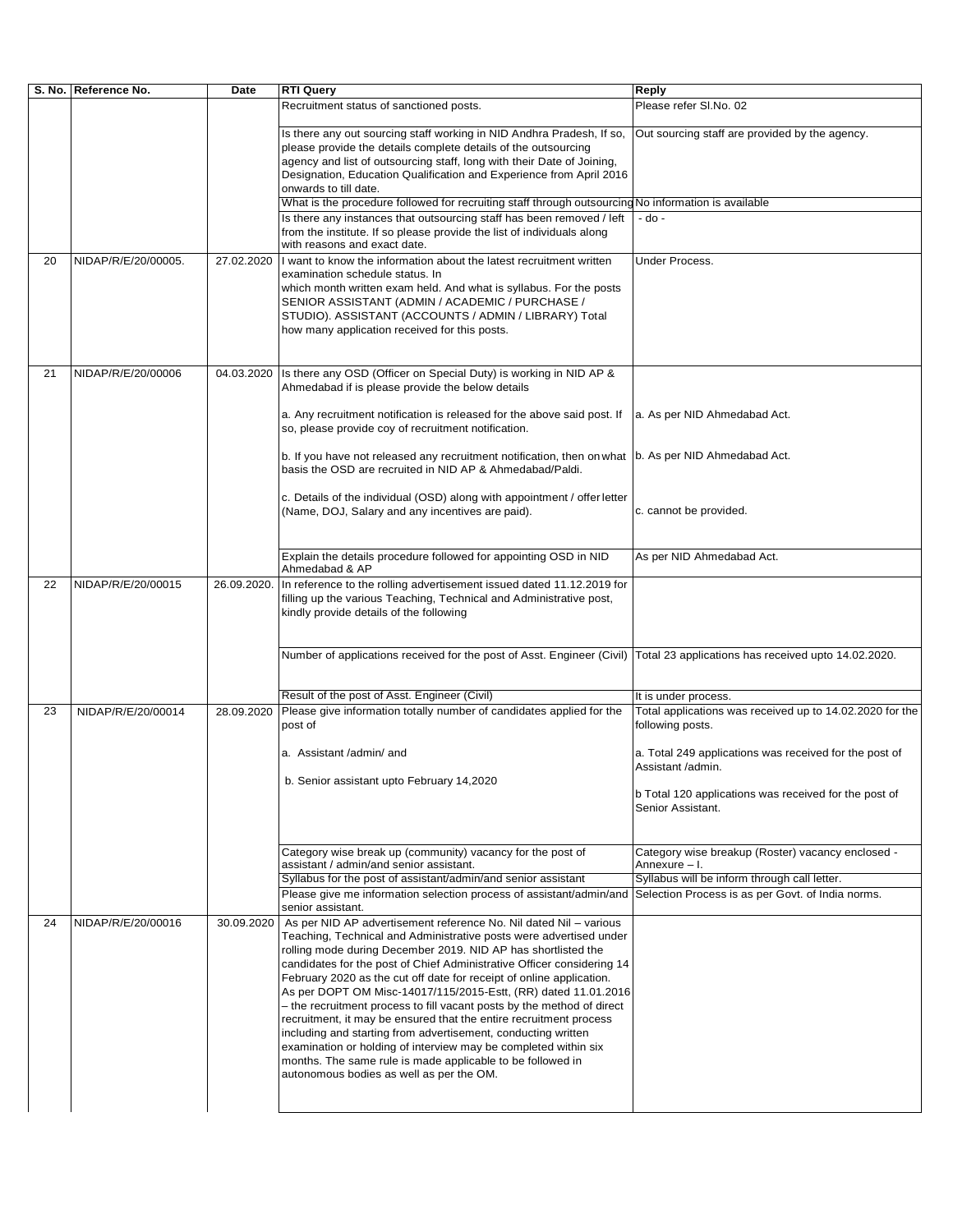|    | S. No. Reference No. | Date        | <b>RTI Query</b>                                                                                                                                                                                                                                           | Reply                                                                                                                                                                                                                      |
|----|----------------------|-------------|------------------------------------------------------------------------------------------------------------------------------------------------------------------------------------------------------------------------------------------------------------|----------------------------------------------------------------------------------------------------------------------------------------------------------------------------------------------------------------------------|
|    |                      |             | Attested approval copy of the appropriate competent authority to<br>conduct interview beyond 06 months by violating the above quoted<br>DOPT order.                                                                                                        | As it is a Rolling Advertisement, applications are<br>accepted throughout the year until the suitable<br>candidates are found. Due to COVID 19 the process<br>was delayed.                                                 |
|    |                      |             | Attested copy of recommendations of the screening committee<br>recommending/not recommending the candidates for the post of<br>Chief Administrative Officer.                                                                                               | Recommendations of the screening committee eligible<br>and not eligible candidates list enclosed - Annexure - I                                                                                                            |
|    |                      |             | Please provide the additional shortlisting criteria made (if any) for<br>screening the candidates beyond the eligibility conditions mentioned<br>in the advertisement for the post of Chief Administrative Officer.                                        | No additional criteria. Screening of the applications is<br>done as per the recruitment advertisement.                                                                                                                     |
| 25 | NIDAP/R/E/20/00018   | 08.12.2020. | Please provide the information on how the institution taken extensive<br>publicity measures against Ragging as per clause (e) of the<br>regulation 6.4 of the UGC Regulation on Curbing the Menace of<br>Ragging in Higher Educational Institutions, 2009. | Anti Ragging posters are attached at notice board for<br>publicity and student awareness. Psychiatrist Doctor is<br>taking regular counselling to the students.                                                            |
|    |                      |             | Please provide the name and designation of each member of the<br>Anti Ragging Committee and Squad in National Institute of Design,<br>Andhra Pradesh as per clause 6.3 (a) of the above mentioned UGC<br>regulation.                                       | List of Anti Ragging Committee has given below.<br>1. Mr. Rajiv Jassal, Assoc.Sr, Faculty- In chair.<br>2. Mrs. Archana, Faculty - Member<br>3. Mr. Kurma Nadham, Faculty - Member.<br>4. Ms. Deepamala, Wardn - Convener. |
|    |                      |             | The total number of CCTV cameras, including working and<br>dysfunctional, installed in your institution at vulnerable areas for<br>antiragging vigil.                                                                                                      | Total 16 CCTV cameras installed at vulnerable areas<br>and working in good condition.                                                                                                                                      |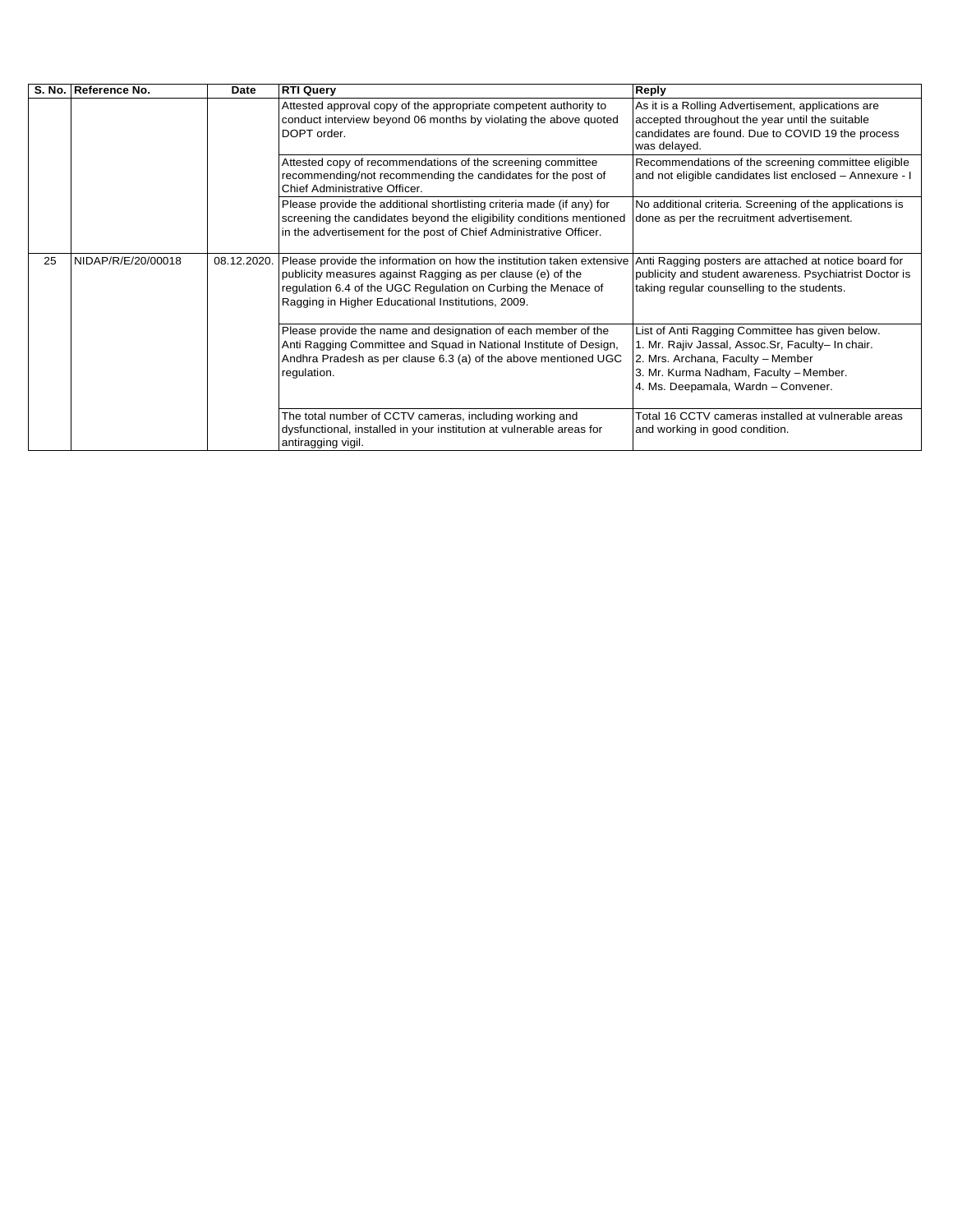## **RTI APPLICATION DISPOSAL STATUS FURNISHED BELOW FOR THE PERIOD FROM APRIL, 2021 TO DECEMBER, 2021**

| S. No. Reference No. | Date       | <b>RTI Query</b>                                                                                                                                                                                                                                                                                                                                                         | Reply                                                                                                                                                                                                                                      |
|----------------------|------------|--------------------------------------------------------------------------------------------------------------------------------------------------------------------------------------------------------------------------------------------------------------------------------------------------------------------------------------------------------------------------|--------------------------------------------------------------------------------------------------------------------------------------------------------------------------------------------------------------------------------------------|
| NIDAP/R/E/21/00007   | 08-04-2021 | Once I have been shortlisted (mail attached) then how the authorities<br>have been showing as no candidate found eligible in their website.                                                                                                                                                                                                                              | You were provisionally shortlisted subject to the<br>submission of required documents.<br>Since the<br>documents provided by you were insufficient to the<br>eligibility criteria, you were not shortlisted.                               |
|                      |            |                                                                                                                                                                                                                                                                                                                                                                          | The shortlisting is a part of selection process and it is<br>provisional in your case. Mere shortlisting does not<br>make the candidate eligible for the post unless they<br>fulfil the required criteria or provide documentary<br>proof. |
|                      |            | If no candidate was found suitable then I should have been asked for<br>forwarding of the service document through mail for further<br>management but the mail indicates that the screening committee<br>provisionally shortlisted subject to the forwarding of the document<br>which is contrary to the latest post of non-eligibility which requires<br>justification. | Additional documents were required for scrutiny<br>purpose by the Screening Committee. The decision on<br>none found suitable was arrived after considering all<br>the documents.                                                          |
|                      |            | Can you pls provide me the list of responded candidates and your                                                                                                                                                                                                                                                                                                         | Total Applications received: 15 Nos.                                                                                                                                                                                                       |
|                      |            | screening committee recommendations interlia giving break up of how<br>non-eligibility has been arrived at?                                                                                                                                                                                                                                                              | The applicants did not meet the essential eligibility<br>criteria as notified vide advertisement dated<br>11/12/2019.                                                                                                                      |
|                      |            | The post on the latest non-eligibility given on the website has no clear<br>indication that they are going to call for another notification or it has<br>been canceled keeping all the candidates in dark and abeyance.                                                                                                                                                  | This is not an information as defined under section 2(f)<br>of RTI Act 2005                                                                                                                                                                |
|                      |            |                                                                                                                                                                                                                                                                                                                                                                          | Updates on recruitment may be seen from the Institute<br>website from time to time.                                                                                                                                                        |
|                      |            | The post also specifies that no candidate has been found eligible for the next level. What is that level? and how was it determined despite<br>of my Armed forces experience of 20 years, corporate experience of                                                                                                                                                        | The next level will be the next process of selection.<br>Your candidature does not fulfil the eligibility criteria as                                                                                                                      |
| NIDAP/R/E/21/00008   | 20-06-2021 | 3 years, by the screening committee, needs clarification<br>Please provide the details of present status for filling up the following                                                                                                                                                                                                                                    | notified in the advertisement.<br>i) & ii) Posts filled and incumbents have joined the said                                                                                                                                                |
|                      |            | posts in the above mentioned notification.                                                                                                                                                                                                                                                                                                                               | post.                                                                                                                                                                                                                                      |
|                      |            | i.Chief Administrative Officer<br>ii.Administrative Officer<br>iii.Assistant Administrative Officer<br>iv.Senior Assistant                                                                                                                                                                                                                                               | iii) & iv) posts yet to be filled and the screening is in<br>progress.                                                                                                                                                                     |
|                      |            | Please provide the details, if any post filled the same has been<br>published in your website.                                                                                                                                                                                                                                                                           | i.Chief Administrative Officer selection notice was<br>uploaded in NID AP website on 20.11.2020 and<br>was made available till 31.12.2020                                                                                                  |
|                      |            |                                                                                                                                                                                                                                                                                                                                                                          | ii. Administrative Officer selection notice was<br>uploaded in NID AP website on 02.03.2021 and<br>was made available till 16.06.2021.                                                                                                     |
|                      |            | Please provide the details of filled and unfilled posts in the above<br>mentioned notification.                                                                                                                                                                                                                                                                          | Please refer SI.No.1                                                                                                                                                                                                                       |
|                      |            | Please provide the reasons for unfiled posts in the above mentioned<br>notification.                                                                                                                                                                                                                                                                                     | The recruitment screening is in progress.                                                                                                                                                                                                  |
|                      |            | Please provide the details of staff quarters available in transit<br>campus.                                                                                                                                                                                                                                                                                             | At present no staff quarters are available in NID AP<br>Transit campus.                                                                                                                                                                    |
| NIDAP/R/E/21/00009   | 13-07-2021 | With reference to your recruitment notification Please provide how<br>may candidates are applied for the post of Senior Accounts Officer<br>and Administrative Officer and their names.                                                                                                                                                                                  | The application is not specific as to which recruitment<br>notice the information is sought for. Therefore, your<br>request could not be complied with.                                                                                    |
| NIDAP/R/E/21/00010   | 22-07-2021 | How many candidates are applied for the post of Sr. Accounts Officer<br>recruitment 2021 and also provide selection process for the same<br>whether through written test or interview incase both tell me the<br>weightage of both.                                                                                                                                      | A total of 125 applications were received as on<br>last date of the recruitment notification 20.07.2021.<br>Mode of selection (Written Test / Interview) process is<br>not yet finalized.                                                  |
|                      |            | Kindly provide below information regarding assistant administrative<br>officer.                                                                                                                                                                                                                                                                                          | A total of 225 applications were received against<br>recruitment notification dated I 1, 12.2019. The                                                                                                                                      |
|                      |            | How many candidates are applied for the same and when the<br>shortlisted candidates are hosted on the website and also provide<br>detailed syllabus for the same.                                                                                                                                                                                                        | screening is under process and the Syllabus is not<br>yet finalized.                                                                                                                                                                       |
| NIDAP/R/E/21/00011   | 23-07-2021 | Total number of applications received for the post of Assistant<br>Administrative Officer.                                                                                                                                                                                                                                                                               | A total of 225 applications were received against<br>recruitment notification dated 1 1J2.2019.                                                                                                                                            |
|                      |            | No. of Candidates shortlisted for the written test / skill test for post of<br>AAO                                                                                                                                                                                                                                                                                       | The screening is under process.                                                                                                                                                                                                            |
|                      |            | Syllabus and pattern of examination for the post of Assistant<br>Administrative Officer                                                                                                                                                                                                                                                                                  | Not yet finalized.                                                                                                                                                                                                                         |
|                      |            | Proposed date of written examination for the post of Assistant<br>Administrative Officer.                                                                                                                                                                                                                                                                                |                                                                                                                                                                                                                                            |
| NIDAP/R/E/21/00012   | 30-07-2021 | With reference to your Notification No. NIDAP/RECT12021IP.-01 how<br>many candidates are applied for the post of Administrative Officer &<br>Senior Accounts Officer                                                                                                                                                                                                     | No. of applications received for the recruitment<br>notification No. NIDAP/RECT1212I R-}  as on last date<br>(20.07.2021) are given below:<br>I. Administrative Officer: 245 Nos.<br>2. Senior Accounts Officer: 125 Nos.                  |
| NIDAP/R/E/21/00013 & | 06-08-2021 | Please provide true, certified copies of the following.                                                                                                                                                                                                                                                                                                                  |                                                                                                                                                                                                                                            |
| NIDAP/R/E/21/00014   | 06-08-2021 | Total Marks obtained by me in the written test for the post of Assistant<br>Engineer IT which was held on 23.07.2021.e. Name<br>Mathi Sharath Babu with Application number NIDAP00240.                                                                                                                                                                                   | The desired information is not in the public<br>interest. However, to ensure transparency in<br>the process, the requisite details are provided<br>as follows.<br>Name:<br>Application No. NIDAP 00240                                     |
|                      |            | Cut off marks OR minimum qualifying marks of written examination of                                                                                                                                                                                                                                                                                                      | Marks Obtuned:<br>Cutoff (Qualifying marks) - 70 (out of 100)                                                                                                                                                                              |
|                      |            | the post of Assistant Engineer IT which is held on 23.07.2021.<br>And the number of vacancies of the post Assistant Engineer IT.                                                                                                                                                                                                                                         | Notified Post: 01                                                                                                                                                                                                                          |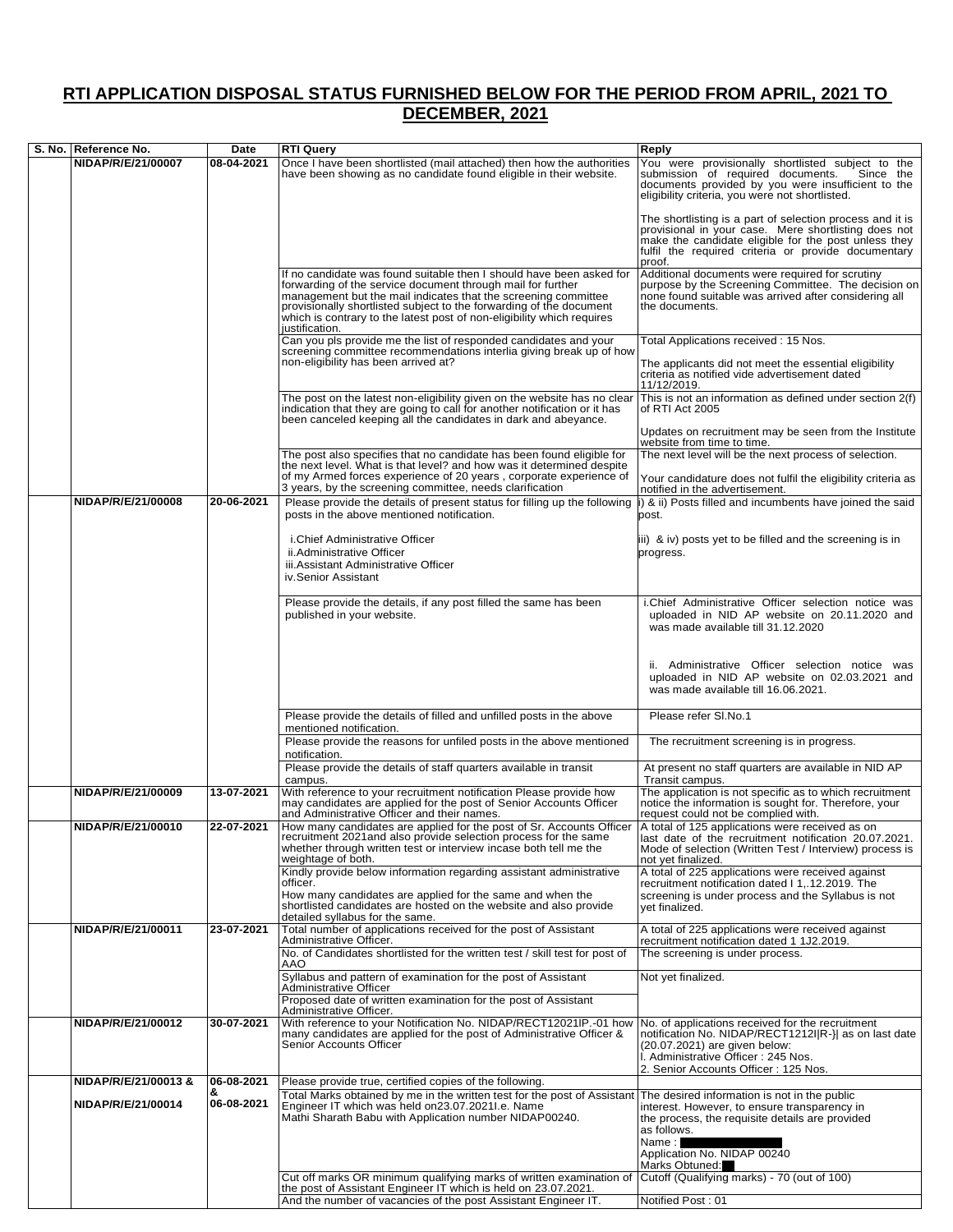|                    |            | Thee category of the post Assistant Engineer IT UR OR Reserved.                                                                                                                                                                                                                                | Unreserved. (Not mentioned in the advertisement, but                                                                                                                                                                                                                                                                                                                                                    |
|--------------------|------------|------------------------------------------------------------------------------------------------------------------------------------------------------------------------------------------------------------------------------------------------------------------------------------------------|---------------------------------------------------------------------------------------------------------------------------------------------------------------------------------------------------------------------------------------------------------------------------------------------------------------------------------------------------------------------------------------------------------|
| NIDAP/R/E/21/00015 | 12-08-2021 | In reference to HS BRAR V/s Punjab state Electricity board case                                                                                                                                                                                                                                | as per reservation roster point).<br>National Institute of Design Andhra Pradesh have not                                                                                                                                                                                                                                                                                                               |
|                    |            | under RTI Act 2005. Kindly provide the latest previous year question papers for the post of Assistant Administrative Officer and<br>Superintendent conducted by National Institute of Design Andhra<br>Pradesh previously.                                                                     | conducted exams for these posts as on date.<br>Therefore, your request could not be complied with.                                                                                                                                                                                                                                                                                                      |
| NIDAP/R/E/21/00016 | 26-08-2021 | When will be exam of Senior Assistant<br>(Admin/Academic/Purchase/Studio)                                                                                                                                                                                                                      | This is not an information as defined under section 2(f)<br>of RTI Act. However, it is informed that the screening of<br>application is under process and the relevant date for<br>written exam will be intimated to the eligible candidates<br>on completion of screening.                                                                                                                             |
| NIDAP/R/E/21/00017 | 05-09-2021 | I want to know how many applications got for the post of Senior<br>Assistant (Admin/Studio) and what is the syllabus for the post.                                                                                                                                                             | Number of applications received - 213. Once the<br>syllabus is finalized the same shall be made available<br>on the Institute website.                                                                                                                                                                                                                                                                  |
| NIDAP/R/E/21/00018 | 08-09-2021 | With reference to the recruitment notification no nil dated IIII2I20I9<br>please provide the following information.                                                                                                                                                                            |                                                                                                                                                                                                                                                                                                                                                                                                         |
|                    |            | The question paper copy and final key copy for the post of Deputy<br>Engineer (Electrical).                                                                                                                                                                                                    | The question paper is a part of question bank<br>and these papers are limited in number.<br>Disclosure of such question paper will be<br>counterproductive for future use of the same<br>questions and in tum it may give undue<br>advantage to some candidates who applies for<br>the said post subsequently.                                                                                          |
|                    |            | The marks obtained in the written test by me vide Application ID<br>NIDAP00L64L for the post of Deputy Engineer (Electrical)                                                                                                                                                                   | The desired information is not in the public interest.<br>However, to ensure transparency in the process, the<br>requisite details are provided as follows.<br>Name:<br>Application No. NIDAP00 1 641                                                                                                                                                                                                   |
|                    |            | The marks obtained in the written test by selected candidate /cut off                                                                                                                                                                                                                          | Marks Obtained:<br>Cut off marks: 60 Marks                                                                                                                                                                                                                                                                                                                                                              |
| NIDAP/R/E/21/00019 | 06-10-2021 | marks for the post of Deputy Engineer (Electrical)<br>With reference to the rolling advertisement dated 11.12.2019 issued<br>for various Teaching, Technical and Administrative posts at NID<br>Andhra Pradesh, it is requested to furnish the information on the                              |                                                                                                                                                                                                                                                                                                                                                                                                         |
|                    |            | below points separately for the posts of Assistant Administrative<br>Officer, Senior Assistant (Admin/Academic/ Purchase/Studio),<br>Assistant (Accounts /Admin/ Library):                                                                                                                     |                                                                                                                                                                                                                                                                                                                                                                                                         |
|                    |            | Reservation wise splitting of total vacancies notified.<br>Specilization wise splitting (Like admin/purchase/studio/accounts/As mentioned in the advertisement.                                                                                                                                | Details enclosed.                                                                                                                                                                                                                                                                                                                                                                                       |
|                    |            | admin/library) of total vacancies notified if any.<br>Total number of applications received.                                                                                                                                                                                                   | No. of applications received for the recruitment                                                                                                                                                                                                                                                                                                                                                        |
|                    |            |                                                                                                                                                                                                                                                                                                | notification dated11.12.2019 as on last date (06.01<br>.2021) are given below:<br>(i) Assistant Administrative Officer:225 applications.<br>(ii) Senior Assistant (Admin/Academic/ Purchase/<br>Studio): 213 applications.<br>(iii) Assistant (Accounts I Admin/Library) : 339<br>applications.                                                                                                         |
|                    |            | Total number of candidates shortlisted for written test / skill test.                                                                                                                                                                                                                          | The screening is under process.                                                                                                                                                                                                                                                                                                                                                                         |
|                    |            | Syllabus and pattern of the examination<br>Proposed date of written examination / skill test.                                                                                                                                                                                                  | Once the syllabus and pattern of examination is<br>finalized the same shall be made available on the<br>Institute website with the proposed dates of<br>examination.                                                                                                                                                                                                                                    |
| NIDAP/R/E/21/00020 | 13-10-2021 | Kindly furnish the number of application category wise received for the Not Applicable. The applications for the said<br>post of Administrative Officer, Level 10 advertised through Notification post were invited against Unreserved vacancy.<br>No. NIDAP/RECT 202L R-4L, dated t5.06.2021. |                                                                                                                                                                                                                                                                                                                                                                                                         |
|                    |            | Kindly furnish the expected date of conducting examination / interview<br>for the post of Administrative Officer advertised through Notification<br>No. NID AP/RECT/2021/R-01, dated 15.06.2021.                                                                                               | The screening is under process and the relevant<br>updates shall be made available in the Institute website<br>on completion of screening.                                                                                                                                                                                                                                                              |
| NIDAP/R/E/21/00021 | 22-10-2021 | When did the examination for the post of Senior Assistant likely to<br>take place?<br>Provide the examination syllabus and recruitment stages for the post<br>of Senior Assistant?                                                                                                             | The screening is under process and the relevant<br>updates shall be made available in the Institute website<br>on completion of screening.                                                                                                                                                                                                                                                              |
| NIDAP/R/E/21/00022 | 03-11-2021 | Please provide the information regarding medical fitness for the<br>post of administrative officer :- 1. Is color blind (not PwD) is eligible<br>for the post of administrative officer as per institute rules and laws?                                                                       | As per DOPT instructions with regard to Medical<br>examination on first appointment (https://dopt.eov.in<br>/ sites / default / files/ ch-13.pdf ) the testing of Color<br>Vision for non-technical posts has to be stipulated by<br>the :concerned Administrative Ministry. In absence of<br>such quidelines, we a-re following Normal Vision test<br>as a part of Pre-employment medical examination. |
|                    |            | Please provide the medical fitness certificate certified copy provided<br>to selected candidate before joining.                                                                                                                                                                                | The proforma for medical examination report<br>issued for General Candidate is enclosed.                                                                                                                                                                                                                                                                                                                |
|                    |            | Is there any bar for partial color blind candidate to join for the post o1<br>administrative officer?                                                                                                                                                                                          | Pl. refer reply as in S1. No. 1 above.                                                                                                                                                                                                                                                                                                                                                                  |
| NIDAP/R/E/21/00023 | 03-11-2021 | Kindly furnish the number of applications received for the post of<br>Administrative Officer (Level-10) called against the notification<br>No.NIDAP RECTI202I/R-01. Dated 15.06.2021                                                                                                           | 241 Nos.                                                                                                                                                                                                                                                                                                                                                                                                |
|                    |            | Kindly furnish the estimated time period for completing the recruitment The screening is under process and the relevant<br>exercise called against the Notification Number NIDAP/RECT 202I R-<br>01. Dated t5.06.2021.<br>Kindly provide whether the recruitment 'exercise called against the  | updates shall be made available in the Institute<br>website on completion of screening. The date of<br>completion of the process could not be determined at                                                                                                                                                                                                                                             |
|                    |            | above notification will be completed in the F.Y.i.e., 2021-22.                                                                                                                                                                                                                                 | this point of time.                                                                                                                                                                                                                                                                                                                                                                                     |
| NIDAP/R/E/21/00024 | 08-11-2021 | Recruitment Notification dated 11   12   20 9<br>Assistant Engineer (Civil) What are the cutoff marks of the exam                                                                                                                                                                              | The cut off for written test is 60 marks.                                                                                                                                                                                                                                                                                                                                                               |
|                    |            |                                                                                                                                                                                                                                                                                                | The Selection is subject matter of suitability and based                                                                                                                                                                                                                                                                                                                                                |
|                    |            | What basis are you are saying None of the candidates found suitable<br>for this exam.                                                                                                                                                                                                          | on assessment, none of the candidate<br>is found suitable.                                                                                                                                                                                                                                                                                                                                              |
|                    |            | All most all aspirants have attended the examination. All most all<br>aspirants are relevant to government experienced people you simply<br>say none found suitability.                                                                                                                        | This is not an information as defined under section 2(f)<br>of RTI Act 2005.                                                                                                                                                                                                                                                                                                                            |
|                    |            | People are coming from across India. Your organization declared and<br>simply displayed none of the candidates found.                                                                                                                                                                          |                                                                                                                                                                                                                                                                                                                                                                                                         |
|                    |            | Why you have taken this much time for the announcement of the<br>statement.<br>All aspirants have good experience people and knowledgeable                                                                                                                                                     |                                                                                                                                                                                                                                                                                                                                                                                                         |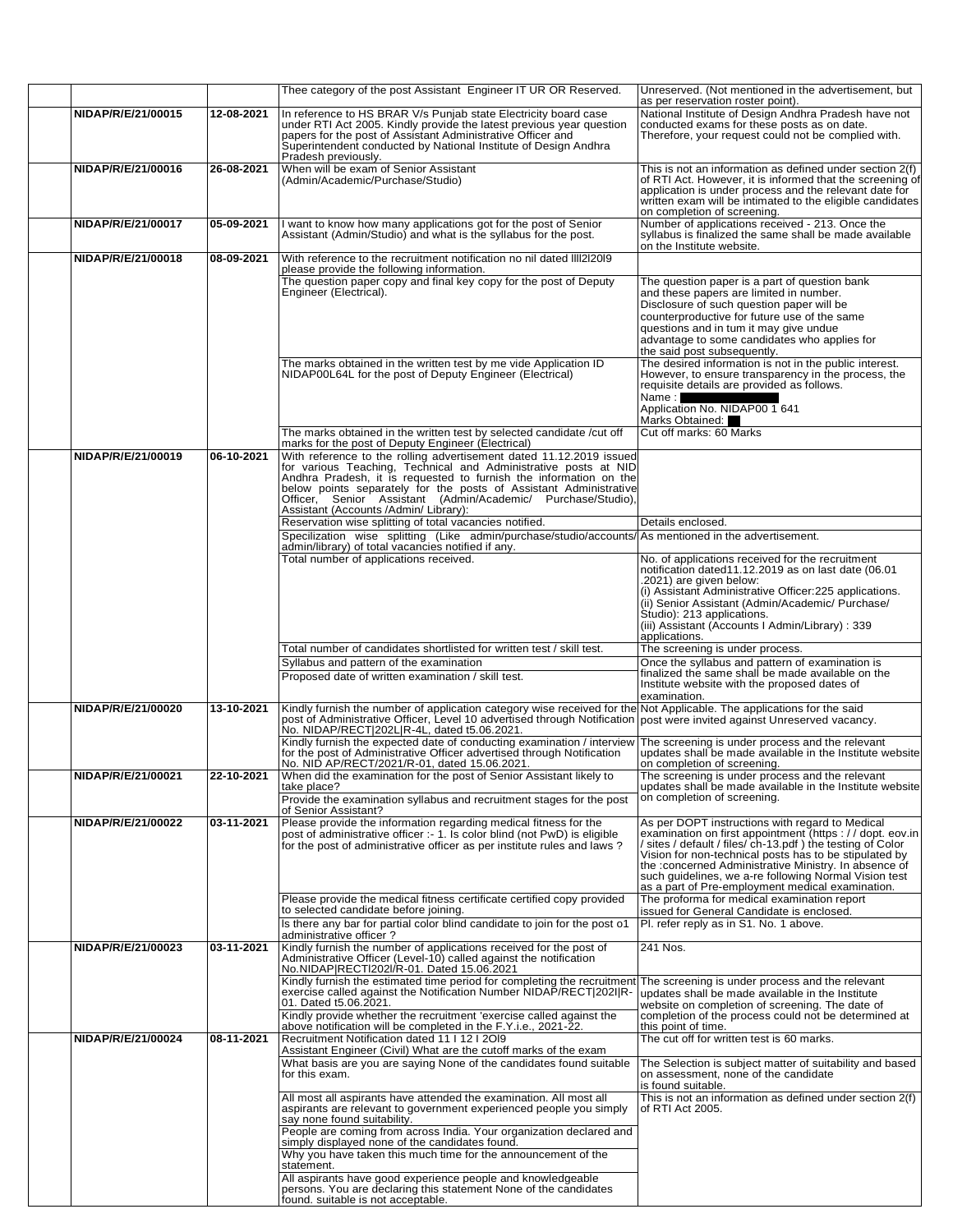| NIDAP/R/E/21/00025 | 18-11-2021 | Kindly give me genuine reasons.                                                                                                                     | The cut off for written test is 60 marks.                                                                         |
|--------------------|------------|-----------------------------------------------------------------------------------------------------------------------------------------------------|-------------------------------------------------------------------------------------------------------------------|
|                    |            | Recruitment Notification dated 11/12/2019 Assistant Engineer (Civil)<br>What are the cutoff marks of the exam.                                      |                                                                                                                   |
|                    |            | What basis are you are saying None of the candidates found suitable                                                                                 | The Selection is subject matter of suitability and based                                                          |
|                    |            | for this exam.                                                                                                                                      | on assessment, none of the candidate is found                                                                     |
|                    |            |                                                                                                                                                     | suitable.<br>This is not an information as defined under section 2(f)                                             |
|                    |            | All most all aspirants have attended the examination. All most all<br>aspirants are relevant to government experienced people you simply            | of RTI Act 2005.                                                                                                  |
|                    |            | say none found suitability.                                                                                                                         |                                                                                                                   |
|                    |            | People are coming from across India. Your organization declared and                                                                                 |                                                                                                                   |
|                    |            | simply displayed none of the candidates found.                                                                                                      |                                                                                                                   |
|                    |            | Why you have taken this much time for the announcement of the                                                                                       |                                                                                                                   |
|                    |            | statement.<br>All aspirants have good experience people and knowledgeable                                                                           |                                                                                                                   |
|                    |            | persons. You are declaring this statement None of the candidates                                                                                    |                                                                                                                   |
|                    |            | found suitable is not acceptable.                                                                                                                   |                                                                                                                   |
|                    |            | Kindly give me genuine reasons.                                                                                                                     |                                                                                                                   |
| NIDAP/R/E/21/00026 | 24-11-2021 | was appeared in the interview held on 17.II.2021for the post of                                                                                     |                                                                                                                   |
|                    |            | Senior Account Officer at NID AP against advertisement<br>NOTIFICATION NO. NID AP/RECT./202IIR-OI Dt. 15/06.2021. Kindly                            |                                                                                                                   |
|                    |            | provide following information under RTI Act 2005:                                                                                                   |                                                                                                                   |
|                    |            | No. of Candidate attended the interview?<br>How many marks obtained by the selected candidate.                                                      | 28 Nos.<br>The candidates were evaluated by the Selection                                                         |
|                    |            | How many marks obtained by me.                                                                                                                      | Committee based on their subject knowledge, relevant                                                              |
|                    |            | My merit list no.?                                                                                                                                  | work experience and educational qualification. No                                                                 |
|                    |            | Please provide the list of candidates with their obtained interview                                                                                 | grade points were given separately. The Selection<br>Committee recommend the selected candidates on               |
|                    |            | marks.                                                                                                                                              | consensus.                                                                                                        |
| NIDAP/R/E/21/00027 | 24-11-2021 | In this regard, i received the call letter for Written Test for the post of<br>Assistant Engineer (Civil) will be held on 3L.08.2021 at 10.00 am at | The cut off mark for written test is 50 marks.<br>The desired information is not in the public interest.          |
|                    |            | National Institute of Design Andhra Pradesh, Transit Campus: EEE                                                                                    | However, to ensure transparency in the process, the                                                               |
|                    |            | and ECE Building, Acharya Nagarjuna University, Nagarjuna                                                                                           | requisite details are provided as follows:                                                                        |
|                    |            | Nagar, Vijayawada - Guntur Highway, Guntur - 522 510, Andhra<br>Pradesh. Accordingly have attended t],e written exam.                               | Name:<br>Application No: NIDAPOO 145                                                                              |
|                    |            | My roll number is NIDAPOO145.                                                                                                                       | Marks Obtained:                                                                                                   |
|                    |            | In this regard I am request to your good office, to send the details of                                                                             |                                                                                                                   |
|                    |            | my marks and cut off mark (Qualifying) which was secured in the<br>written exam.                                                                    |                                                                                                                   |
| NIDAP/R/E/21/00028 | 30-11-2021 | Kindly provide the details of recruitment process for the post of Chief                                                                             | The Selection is based on the screening of                                                                        |
|                    |            | administrative Officer.                                                                                                                             | application, detailed profile followed by interview.                                                              |
|                    |            | Kindly provide the details of candidate working in the post with joining<br>details                                                                 | Please refer www.nid.ac.in for details. The rest of the<br>information is personal in nature and is exempted in   |
|                    |            | kindly provide the details of Currently working Chief Administrative                                                                                | terms of section $8(1)$ [) of RTI Act 2005. However the                                                           |
|                    |            | officer with qualification and experience details.                                                                                                  | eligibility criteria for the post is<br>given at Reply No. 6.                                                     |
|                    |            | Kindly provide the details of roles and responsibilities of Chief                                                                                   | Head of the of Establishment, Personnel and General                                                               |
|                    |            | Administrative Officer.                                                                                                                             | Administration matters including Contracts                                                                        |
|                    |            | Kindly provide the details of roles and responsibilities of Chief<br>Administrative Officer in recruitment process.                                 | Management.                                                                                                       |
|                    |            | Kindly provide the details of educational and experience details of                                                                                 | As per recruitment notification,                                                                                  |
|                    |            | Chief Administrative Officer.                                                                                                                       | i)Master's Degree in any discipline of a recognized                                                               |
|                    |            |                                                                                                                                                     | institute or University. Working Knowledge in computer.                                                           |
|                    |            |                                                                                                                                                     | ii)A Minimum of 10 years of relevant experience in a<br>Government/ Educational/ Research Institution. The        |
|                    |            |                                                                                                                                                     | candidate would be expected to have some familiarity                                                              |
|                    |            |                                                                                                                                                     | with Academic and administrative activities and working                                                           |
|                    |            |                                                                                                                                                     | procedure in higher educational institutions preferably                                                           |
|                    |            |                                                                                                                                                     | in design/fashion technology or similar institution.                                                              |
|                    |            | Kindly provide the details of Central Vigilance Guidelines for                                                                                      | PI. refer https://cvc.gov.in/                                                                                     |
|                    |            | recruitment process<br>Kindly provide the details of candidates selected under DOPT order                                                           | 01 No.                                                                                                            |
|                    |            | for No interview for the post of Group B                                                                                                            |                                                                                                                   |
|                    |            | Kindly provide the details of Vigilance cases which is recorded as of                                                                               | Nil                                                                                                               |
|                    |            | today.<br>Kindly provide the details of Importance for DOPT guidelines &                                                                            | The Institute follows requisite Gol guidelines applicable                                                         |
|                    |            | Central Vigilance Commission rules followed update                                                                                                  | to autonomous bodies and NID AP extant rules                                                                      |
|                    |            | Kindly provide the details of Approach for filing a Vigilance Case                                                                                  | approved by the Governing Council of the Institute.<br>Reply as in SI. No. 7 above.                               |
| NIDAP/R/T/21/00001 | 02-12-2021 | What is the result of the exam (assistant engineer civil)                                                                                           | The results were published on the website on                                                                      |
|                    |            |                                                                                                                                                     | 17/11/2021. None of the candidates were found                                                                     |
|                    |            |                                                                                                                                                     | suitable.                                                                                                         |
|                    |            | Short listed candidates names?<br>why institute has again conducting the same exam?                                                                 | Pl. refer reply 1 above<br>This is not an information as defined under section 2(f)                               |
|                    |            |                                                                                                                                                     | of RTI Act 2005.                                                                                                  |
|                    |            | and written exam paper and key? For the past exam I. E August 30                                                                                    | The question paper is a part of question bank and                                                                 |
|                    |            | 2021                                                                                                                                                | these papers are limited in number. Disclosure of such<br>question paper will be counterproductive for future use |
|                    |            |                                                                                                                                                     | of the same questions and in turn it may give undue                                                               |
|                    |            |                                                                                                                                                     | advantage to some candidates who applies for the said<br>post subsequently.                                       |
|                    |            | and why institute has failed to pay TA (travel allowances) to the                                                                                   | As per the recruitment notice published, No TA / DA                                                               |
|                    |            | shortlisted candidates.                                                                                                                             | was admissible for attending the written test/skill<br>test/interview                                             |
| NIDAP/R/E/21/00029 | 03-12-2021 | Please provide the candidate wise interview marks secured by the                                                                                    | The information sought is incomplete without the                                                                  |
|                    |            | candidates                                                                                                                                          | recruitment notification details to enable us to supply                                                           |
|                    |            | Please provide the waiting list candidates for selected candidates in<br>an interview.                                                              | the information. Hence the request could not be<br>complied with.                                                 |
|                    |            | Do National Institute of Design, Ahmedabad/Assam/ Madhya                                                                                            | Yes.                                                                                                              |
|                    |            | Pradesh/ Andhra Pradesh follow DoPT guidelines for Lien in respect                                                                                  |                                                                                                                   |
| NIDAP/R/T/21/00002 | 03-12-2021 | of their employees.<br>Have NID, Ahmedabad/ Madhya Pradesh/ Andhra Pradesh/ Assam                                                                   | As on date, there exist no such cases at NID AP.                                                                  |
|                    |            | paid Leave Salary Pension Contribution (LSPC) in respect of their                                                                                   |                                                                                                                   |
|                    |            | employees who hold lien in their parent institutes.                                                                                                 |                                                                                                                   |
|                    |            | In case not, please provide relevant rule position.                                                                                                 |                                                                                                                   |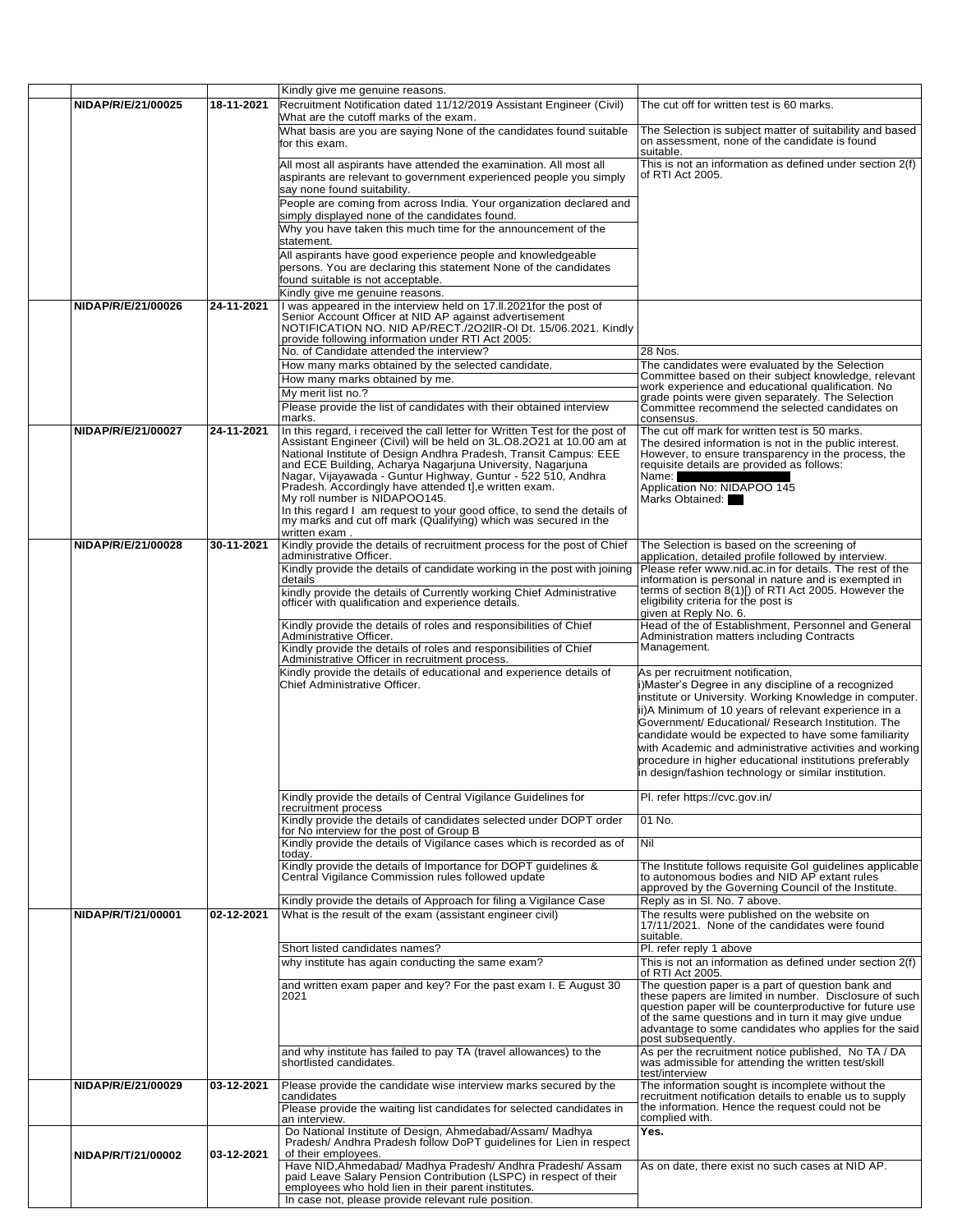| NIDAP/R/E/21/00030                         | 20-12-2021 | You are requested to provide the following information with regard to notification no. NID AP/RECT./2021/R-01 dated 15.06.2021 (Post:<br>Senior Accounts Officer).                                                                                                                                                                                                                                                                                                                                                                                                                                                                                                                                                                           |                                                                                                                                                                                                                                                                                                                                                                    |
|--------------------------------------------|------------|----------------------------------------------------------------------------------------------------------------------------------------------------------------------------------------------------------------------------------------------------------------------------------------------------------------------------------------------------------------------------------------------------------------------------------------------------------------------------------------------------------------------------------------------------------------------------------------------------------------------------------------------------------------------------------------------------------------------------------------------|--------------------------------------------------------------------------------------------------------------------------------------------------------------------------------------------------------------------------------------------------------------------------------------------------------------------------------------------------------------------|
|                                            |            | Please provide the candidate wise interview marks secured by the<br>candidates.                                                                                                                                                                                                                                                                                                                                                                                                                                                                                                                                                                                                                                                              | The candidates were evaluated by the Selection<br>Committee based on their subject knowledge, relevant<br>work experience and educational qualification. No<br>grade points were given separately. The Selection<br>Committee recommended the selected candidates on<br>consensus.                                                                                 |
|                                            |            | Please provide the waiting list candidates details for the said position.                                                                                                                                                                                                                                                                                                                                                                                                                                                                                                                                                                                                                                                                    | 2 Nos                                                                                                                                                                                                                                                                                                                                                              |
|                                            |            | Please provide the no. of candidates called for an interview and how<br>many candidates have attended for an interview for the said position.                                                                                                                                                                                                                                                                                                                                                                                                                                                                                                                                                                                                | Called for interview<br>: 45 Nos.<br>Appeared for interview: 28 Nos.                                                                                                                                                                                                                                                                                               |
|                                            |            | Please provide the selected candidates experience details (total no. of It is mentioned that the essential qualification attached<br>years) in govt sector.                                                                                                                                                                                                                                                                                                                                                                                                                                                                                                                                                                                  | to the post of Senior Accounts Officer is already<br>available in recruitment notification Ref. NID<br>AP/RECT./ 2021/R-01 dated 15/06/21. The recruitment<br>process for the said Post is conducted with reference<br>to the Essential Qualification for that particular post and<br>other terms and conditions as indicated in the said<br>Advertisement Notice. |
| NIDAP/R/E/21/00031 &<br>NIDAP/R/E/21/00032 | 21-12-2021 | With reference to my RTI application reg. no.: NIDAP/R/E/21/00019,<br>the information furnished in respect of total number of applications is<br>as below:<br>AAO :225 applications, Senior Assistant: 213 applications,<br>Assistant: 339 applications.                                                                                                                                                                                                                                                                                                                                                                                                                                                                                     |                                                                                                                                                                                                                                                                                                                                                                    |
|                                            |            | In this regard, it is further requested to provide the splitting of the<br>number of applications received round wise till the date of closing of<br>applications (i.e. 1 st round, 2nd round, etc.,) for all the above<br>mentioned posts.<br>Please provide the information on whether the candidates will be<br>shortlisted and called for written examination as per the round wise<br>or all the candidates of all rounds will be shortlisted and called for<br>the written examination at one instance.<br>If there is any update on the finalization of proposed dates of<br>examination, scheme of examination and syllabus from the date of<br>reply to my previous RTI cited above, kindly provide the information<br>on the same. | The screening of applications are under process.<br>Upon completion of screening, the requisite<br>details with regard to the selection process shall<br>be published in the Institute website.                                                                                                                                                                    |
| NIDAP/R/E/21/00033                         | 24-12-2021 | It is requested to kindly provide point wise reply to the<br>information/documents sought under RTI Act, 2005 with regards to<br>the latest 05 recruitment processes (Direct/Contract) held for the post<br>of Chief Administrative Officer, Administrative Officer, Senior<br>Superintendent, Superintendent, Assistant Administrative Officer,<br>Senior Assistant, Senior Assistant (Admin/Studio) i.e. relating to HR &<br><b>Administration Domain:</b>                                                                                                                                                                                                                                                                                 |                                                                                                                                                                                                                                                                                                                                                                    |
|                                            |            | The photocopy of the Question Paper (including Descriptive Test/Skill  t is informed that no written examination were<br>Test, etc. (as the case maybe)) for the post of Chief Administrative<br>Officer, Administrative Officer, Senior Superintendent,<br>Superintendent, Assistant Administrative Officer, Senior Assistant,<br>Senior Assistant (Admin /Studio) i.e. relating to HR & Administration<br>Domain.                                                                                                                                                                                                                                                                                                                          | conducted for the post of Chief Administrative Officer<br>and Administrative Officer.<br>The rest of the posts are yet to be filled.<br>Hence no such information is presently available with<br>this office.                                                                                                                                                      |
|                                            |            | The photocopy of the Answer Key (including marking scheme used for Not applicable.<br>the evaluation of Descriptive Answer Sheet/Skill Test, etc. (as the<br>case maybe)) for the post of Chief Administrative Officer,<br>Administrative Officer, Senior Superintendent, Superintendent,<br>Assistant Administrative Officer, Senior Assistant, Senior Assistant<br>(Admin/Studio) i.e. relating to HR & Administration Domain.                                                                                                                                                                                                                                                                                                             |                                                                                                                                                                                                                                                                                                                                                                    |
|                                            |            | Marks obtained by all the candidates who appeared (Written Exam<br>including Descriptive Test/Skill Test, etc. (as the case maybe)) for the<br>post of Chief Administrative Officer, Administrative Officer, Senior<br>Superintendent, Superintendent, Assistant Administrative Officer,<br>Senior Assistant, Senior Assistant (Admin/Studio) i.e. relating to HR &<br>Administration Domain.                                                                                                                                                                                                                                                                                                                                                | Not applicable.                                                                                                                                                                                                                                                                                                                                                    |